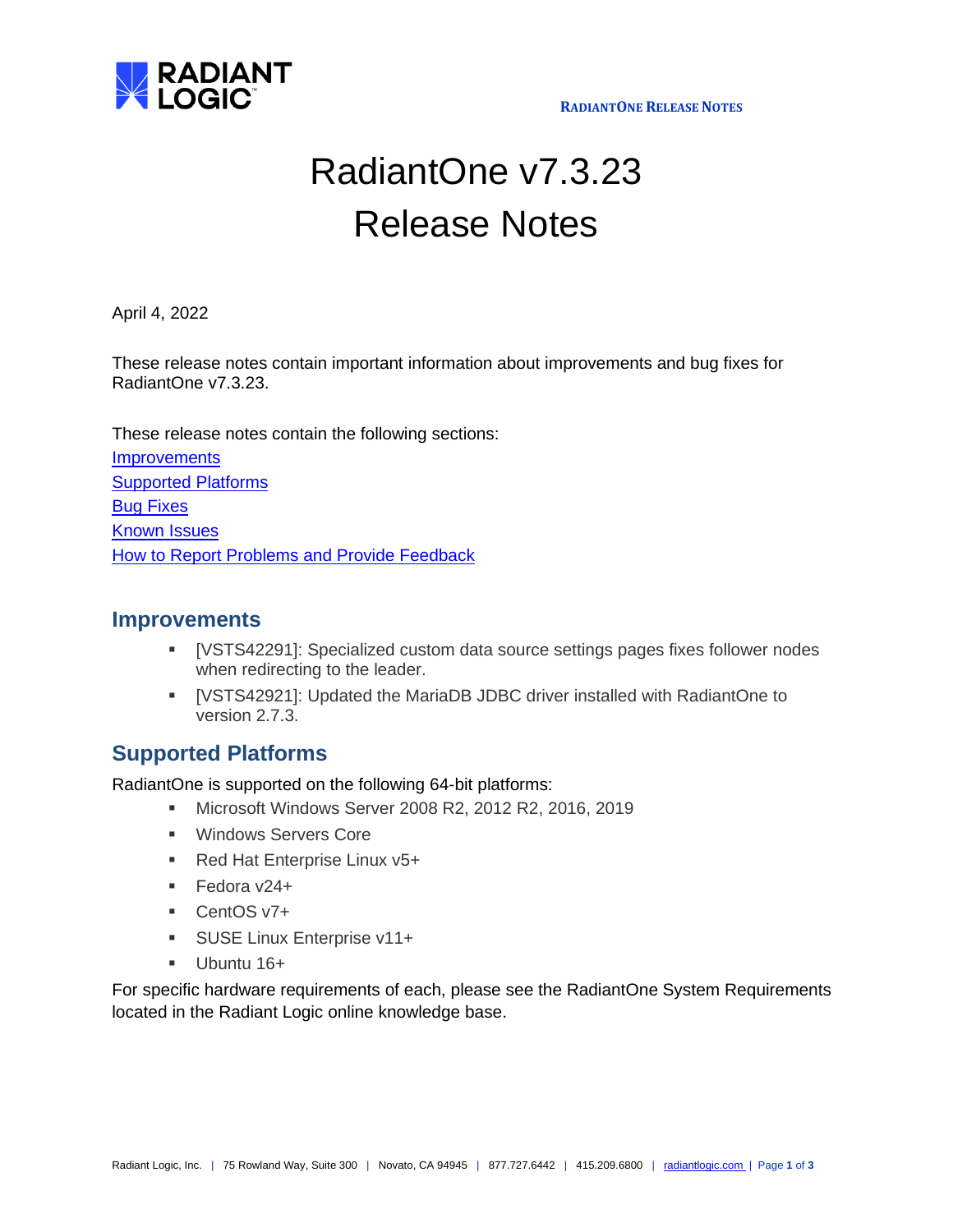

### <span id="page-1-0"></span>**Bug Fixes**

#### **Normal**

- [VSTS41826]: Fixed an issue where ACI enforcement was not working properly when persistent cache is activated.
- [VSTS41946]: Fixed an issue where deleting the value of the 'passwordRetryCount' attribute did not replicate properly onto another cluster during inter-cluster replication.
- [VSTS42092]: Added a "Skip catch-up process (true/false)" property for the Persistent Search capture connector. The default value for the property is false. If the property value is true, the Persistent Search connector will not attempt to capture missed changes when it starts.
- [VSTS42098]: Fixed a problem with the LDAP (changelog) persistent cache refresh connector not applying the filter configured in Pre-processing Filter property.
- [VSTS42199]: Fixed an issue with PIV card/certificate sessions in Main Control Panel. There is now no redirect to the login screen when the session times out.
- [VSTS42268]: Fixed an issue where Password Write Back was not working properly for password policy enforcement on persistent cache.
- **EXETS423061: Fixed an issue where different results were returned for the same** strings. The recursion of findStringIgnoreTrim() method is now removed and an iterative solution to not overflow the stack has been implemented.
- [VSTS42489]: Fixed an issue where Linked Attributes optimization for member-group relationship was not working for users associated with groups from multiple domains.
- [VSTS42504]: The get-aci command is now case-insensitive on the -aciname parameter. The list-acis command now gives the exact case of the ACI name for all listed ACIs.
- **IVSTS425731: Fixed an issue seen when enabling SCIM naming contexts using** vdsconfig would fail if the location of the RadiantOne installation contained a path with mixed-case characters.
- [VSTS42604]: Fixed an issue where Safe Modification of password policy was not working properly for persistent cache.
- [VSTS42609]: Fixed an issue with the sync agent logs since the log4j upgrade which results in the agent not logging anymore.
- [VSTS42644]: Fixed an issue where optimization on ACI enforcement did not work properly for users with groups from multiple domains when Linked Attributes was not configured to contain all groups.
- [VSTS42648]: Fix to allow the backlink attribute generation from direct relationships between groups even if nesting relationship is not enabled.
- **•** [VSTS42663]: Fixed an issue where password policy's restricting changes in certain duration was enforced only for self-change operations.
- [VSTS42679]: Fixed an issue to allow passthrough authorization after interception script.
- [VSTS42732]: Fixed an issue where the password policy's grace login was not working properly through the proxy layer with pass-thru authorization enabled.